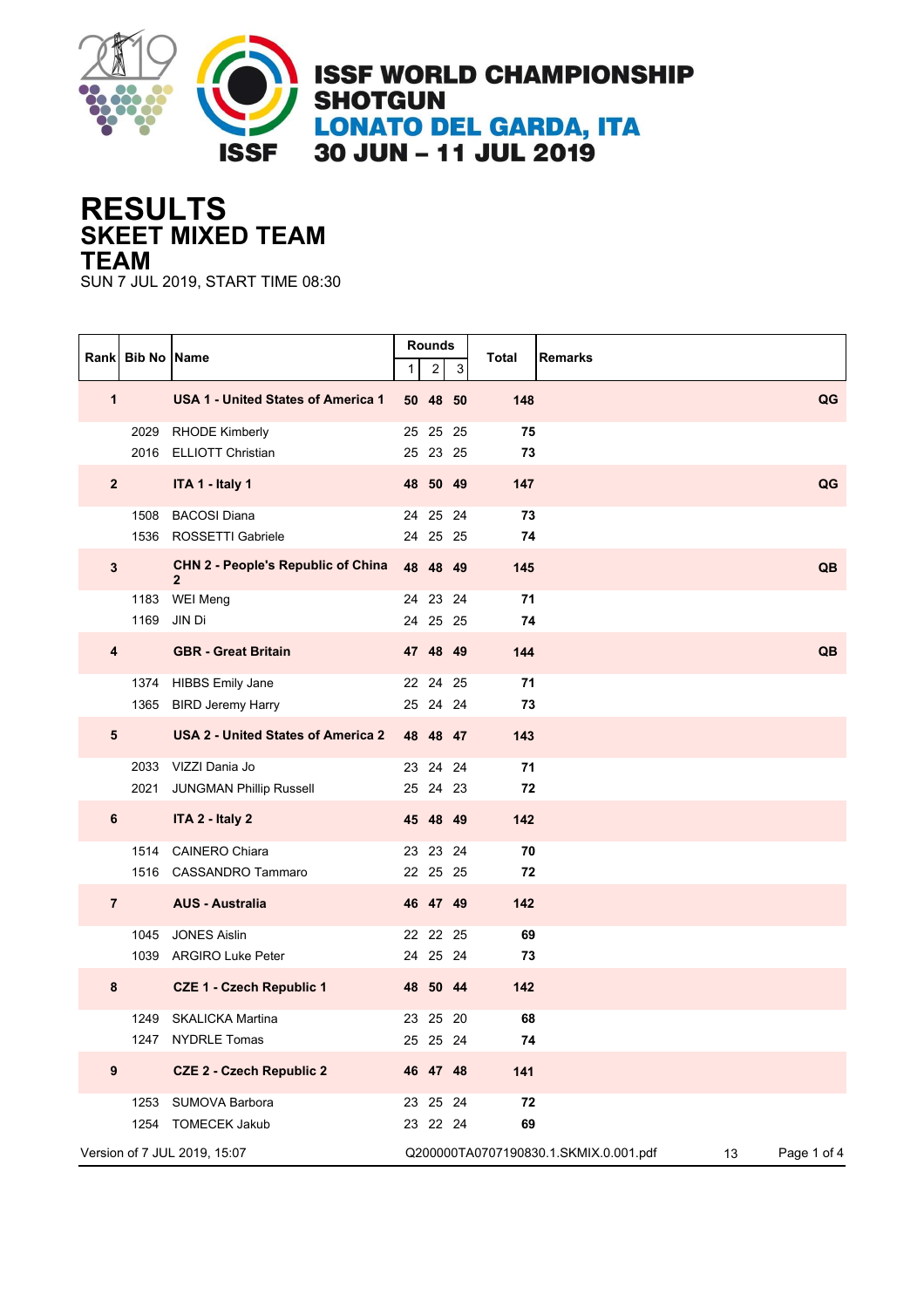|    | Rank Bib No Name |                                                                | 1 | <b>Rounds</b><br>$\overline{2}$ | 3 | Total            | <b>Remarks</b> |
|----|------------------|----------------------------------------------------------------|---|---------------------------------|---|------------------|----------------|
| 10 |                  | JPN - Japan                                                    |   | 47 46 48                        |   | 141              |                |
|    | 1561             | <b>ISHIHARA Naoko</b><br>1560 IKAWA Hiroyuki                   |   | 23 23 24<br>24 23 24            |   | 70<br>71         |                |
| 11 |                  | FRA 1 - France 1                                               |   | 47 47 47                        |   | 141              |                |
|    |                  | 1345 ANASTASSIOU Lucie<br>1357 TERRAS Anthony                  |   | 23 24 22<br>24 23 25            |   | 69<br>72         |                |
| 12 |                  | <b>CHI - Chile</b>                                             |   | 46 47 47                        |   | 140              |                |
|    |                  | 1151 CROVETTO CHADID Francisca<br>1150 ATALAH Jorge            |   | 22 23 22<br>24 24 25            |   | 67<br>73         |                |
| 13 |                  | <b>UKR</b> - Ukraine                                           |   | 47 46 47                        |   | 140              |                |
|    |                  | 2003 MALOVICHKO Iryna<br>2004 MILCHEV Mikola                   |   | 23 22 23<br>24 24 24            |   | 68<br>72         |                |
| 14 |                  | <b>TUR - Turkey</b>                                            |   | 47 48 45                        |   | 140              |                |
|    |                  | 1978 OZPAK Nur Banu<br>1973 ATAK Onur                          |   | 23 25 22<br>24 23 23            |   | 70<br>70         |                |
| 15 |                  | FRA 2 - France 2                                               |   | 48 47 45                        |   | 140              |                |
|    |                  | 1346 BATTAULT Noemie<br>1351 DELAUNAY Eric                     |   | 23 23 22<br>25 24 23            |   | 68<br>72         |                |
| 16 |                  | KUW 1 - Kuwait 1                                               |   | 47 47 45                        |   | 139              |                |
|    |                  | 1610 AL SHAMAA Eman                                            |   | 23 23 21                        |   | 67               |                |
| 16 |                  | 1606 AL RASHEDI Mansour<br><b>RUS 2 - Russian Federation 2</b> |   | 24 24 24<br>47 47 45            |   | 72<br>139        |                |
|    |                  | 1847 KRAKHMALEVA Anastasia                                     |   | 24 25 21                        |   | 70               |                |
|    |                  | 1854 TEPLYY Nikolay                                            |   | 23 22 24                        |   | 69               |                |
| 18 |                  | SVK - Slovakia                                                 |   | 47 47 44                        |   | 138              |                |
|    |                  | 1919 BARTEKOVA Danka<br>1935 ZEMKO Stefan                      |   | 23 24 21<br>24 23 23            |   | 68<br>${\bf 70}$ |                |
| 19 |                  | <b>GER 2 - Germany 2</b>                                       |   | 45 45 46                        |   | 136              |                |
|    |                  | 1412 WIESLHUBER Katrin                                         |   | 21 21 22                        |   | 64               |                |
| 20 |                  | 1411 SCHREIER Tilo<br>GER 1 - Germany 1                        |   | 24  24  24<br>46 43 46          |   | 72<br>135        |                |
|    |                  | 1407 MESSERSCHMIDT Nadine                                      |   | 23 20 23                        |   | 66               |                |
|    |                  | 1404 KORTE Sven                                                |   | 23 23 23                        |   | 69               |                |
| 21 |                  | <b>CHN 1 - People's Republic of China</b><br>$\mathbf{1}$      |   | 46 44 45                        |   | 135              |                |
|    | 1186             | <b>ZHANG Donglian</b><br>1165 DUN Yueheng                      |   | 23 20 23<br>23 24 22            |   | 66<br>69         |                |

Version of 7 JUL 2019, 15:07 Q200000TA0707190830.1.SKMIX.0.001.pdf 13 Page 2 of 4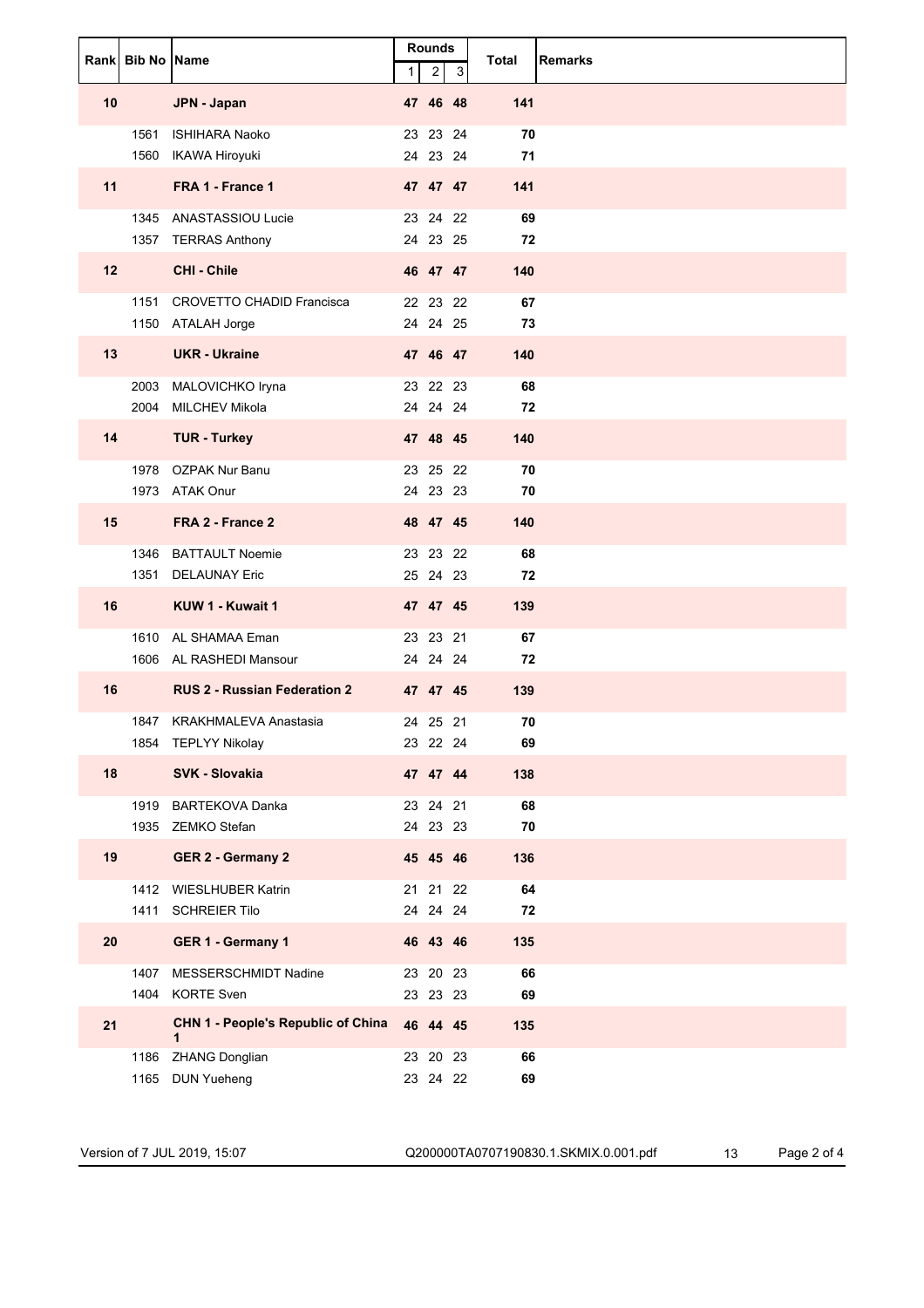|                 | Rank Bib No Name |                                                         | $\mathbf{1}$ | <b>Rounds</b><br>$\overline{c}$ | 3 | Total            | <b>Remarks</b> |
|-----------------|------------------|---------------------------------------------------------|--------------|---------------------------------|---|------------------|----------------|
| 22              |                  | KAZ 1 - Kazakhstan 1                                    |              | 46 41 47                        |   | 134              |                |
|                 |                  | 1581 PANARINA Olga<br>1585 YECHSHENKO Eduard            |              | 24 19 24<br>22 22 23            |   | 67<br>67         |                |
| 23              |                  | KAZ 2 - Kazakhstan 2                                    |              | 47 42 45                        |   | 134              |                |
|                 |                  | 1580 ORYNBAY Assem<br>1583 POCHIVALOV David             |              | 23 19 21<br>24 23 24            |   | 63<br>71         |                |
| 24              |                  | <b>BRN</b> - Bahrain                                    |              | 47 45 42                        |   | 134              |                |
|                 |                  | 1118 HASSANI Maryam<br>1117 ALWATT Tammar               |              | 23 22 17<br>24 23 25            |   | 62<br>72         |                |
| 25              |                  | QAT - Qatar                                             |              | 42 48 43                        |   | 133              |                |
|                 |                  | 1811 AL SHARSHANI Reem<br>1813 HAMAD Rashid             |              | 19 24 22<br>23 24 21            |   | 65<br>68         |                |
| 26              |                  | IND 2 - India 2                                         |              | 44 42 46                        |   | 132              |                |
|                 |                  | 1453 KHAN Areeba<br>1460 NARUKA Anant Jeet Singh        |              | 19 19 22<br>25 23 24            |   | 60<br>72         |                |
| 27              |                  | <b>NOR - Norway</b>                                     |              | 45 44 43                        |   | 132              |                |
|                 |                  | 1719 FARSJO Malin                                       |              | 22 22 18                        |   | 62               |                |
| 28              | 1720             | FILTVEDT Jonas<br><b>PER - Peru</b>                     |              | 23 22 25<br>46 43 43            |   | 70<br>132        |                |
|                 |                  | 1767 BORDA OLAECHEA Daniella                            |              | 23 18 22                        |   | 63               |                |
| 29              |                  | 1769 PACHECO ESPINOSA Nicolas<br><b>LTU - Lithuania</b> |              | 23 25 21<br>43 45 43            |   | 69<br>131        |                |
|                 |                  | 1641 BOGDANOVA Alisa                                    |              | 20 22 21                        |   | 63               |                |
|                 |                  | 1643 RACINSKAS Ronaldas                                 |              | 23  23  22                      |   | 68               |                |
| 30              |                  | KUW 2 - Kuwait 2                                        |              | 43 42 44                        |   | 129              |                |
|                 |                  | 1612 AL ZAABI Fatema<br>1607 ALRASHIDI Abdullah         |              | 19 20 20<br>24 22 24            |   | 59<br>70         |                |
| 31              |                  | <b>RUS 1 - Russian Federation 1</b>                     |              | 46 41 42                        |   | 129              |                |
|                 | 1857<br>1844     | VINOGRADOVA Natalia<br><b>FEDOROV Anatoly</b>           |              | 22 20 21<br>24 21 21            |   | 63<br>66         |                |
| 32 <sub>2</sub> |                  | IND 1 - India 1                                         |              | 42 46 41                        |   | 129              |                |
|                 | 1466<br>1455     | SHAKTAWAT Karttiki Singh<br>KHAN Mairaj Ahmad           |              | 19 22 18<br>23 24 23            |   | 59<br>${\bf 70}$ |                |
| 33              |                  | <b>THA - Thailand</b>                                   |              | 45 40 43                        |   | 128              |                |
|                 | 1961<br>1956     | SUTARPORN Nutchaya<br><b>HATHAICHUKIAT Jiranunt</b>     |              | 24 21 21<br>21 19 22            |   | 66<br>62         |                |

Version of 7 JUL 2019, 15:07 Q200000TA0707190830.1.SKMIX.0.001.pdf 13 Page 3 of 4